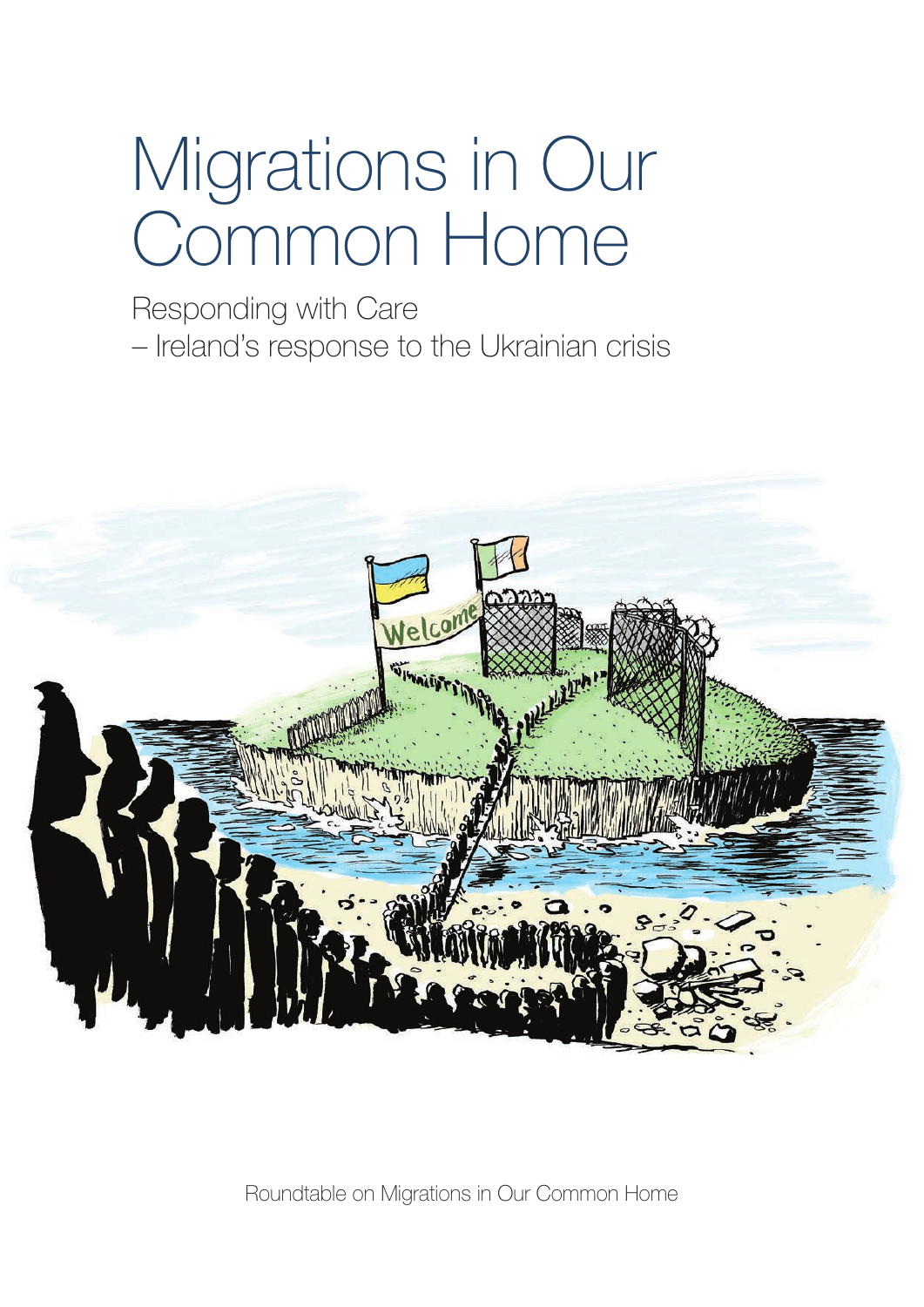#### Migrations in Our Common Home

This Policy Brief was produced by the Roundtable on Migrations in Our Common Home. Members of the Roundtable are:

- Anthony Kelly, SMA
- Colette Bennett, Social Justice Ireland
- David Moriarty, Jesuit Refugee Service
- Dr. Dug Cubie, UCC
- Gerry Forde, SMA Justice Office
- Jo McCarthy, PBVM, Nano Nagle Place
- John McGeady, OLA Justice Office
- Karol Balfe, Action Aid
- Prof. John Barry, Queen's University Belfast
- Rory O'Neill, Irish Refugee Council
- Dr. Seán Healy, Social Justice Ireland
- Sheila Curran, RSM
- Victoria Oluwatabi Isa Daniel, PhD Candidate

#### Acknowledgements:

The support of the following is gratefully acknowledged in the production of this work:



The Society of African Missions



Missionary Sisters of Our Lady of Apostles



Social Justice Ireland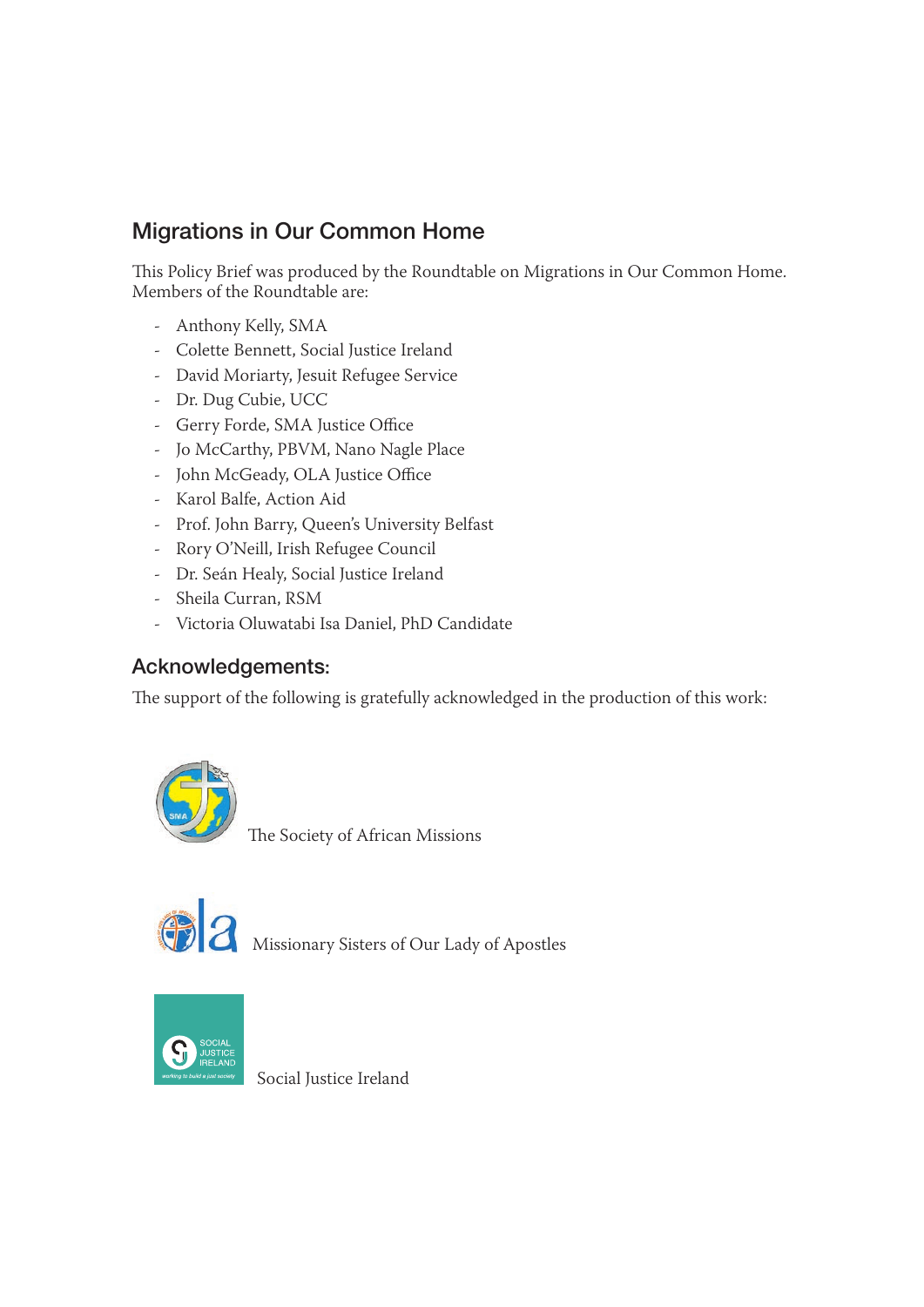## Contents

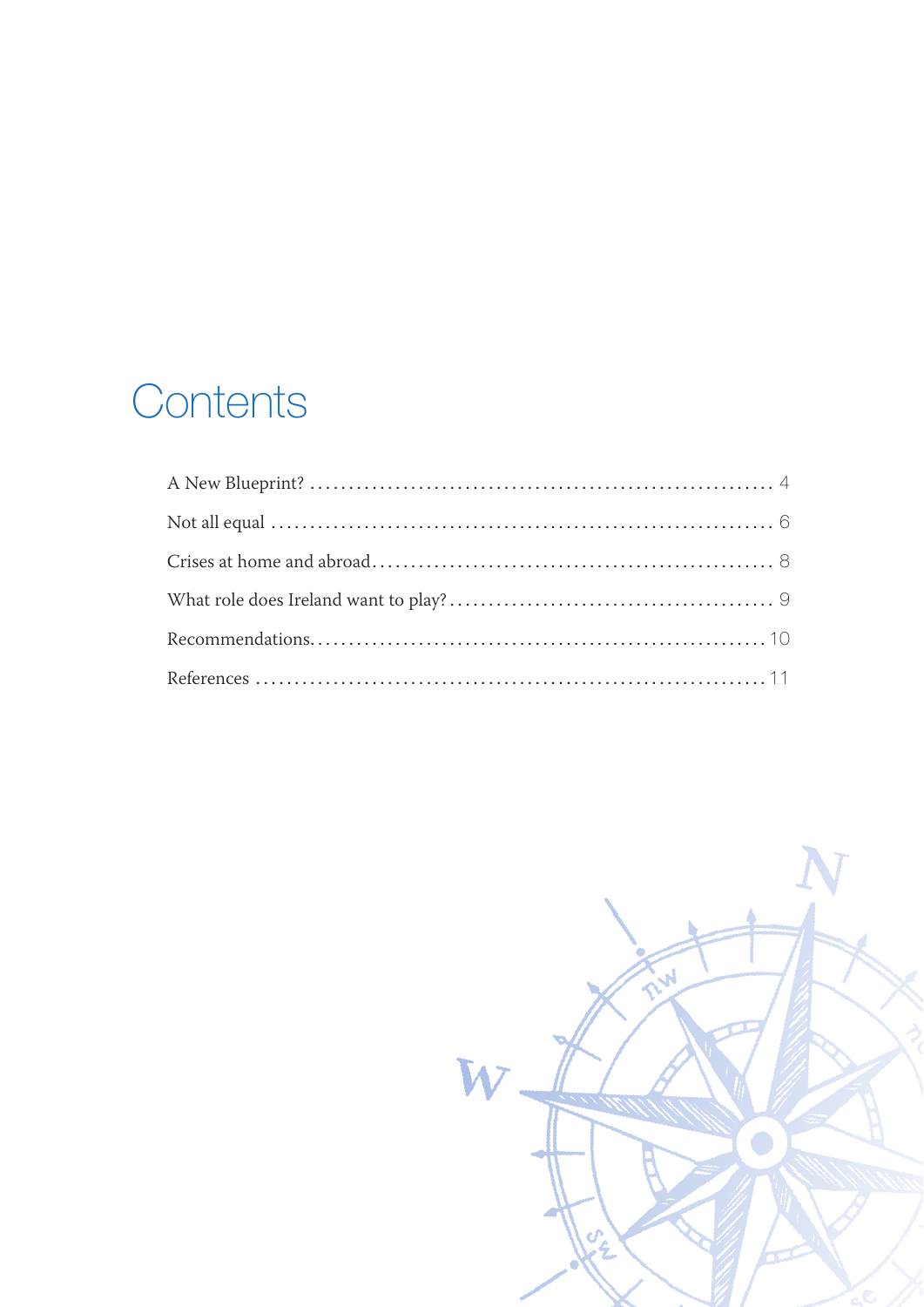## A New Blueprint?

On the 24th February 2022, the Russian army invaded Ukraine. By the end of March, an estimated 24,000 people had died and at least ten million were displaced. The Irish Government's response, thus far has included:

- Humanitarian Aid Programmes.
- Unprecedented Responsibility-sharing Measures in the form of the Temporary Protection Directive and adhoc relocation (Moldova).
- Contribution to EU Military Package with the provision of 'non-lethal' weapons.

In addition, there has been a public outpouring of support and community activation of fundraising efforts, accommodation provision and integration into communities.

Our response to the Ukrainian refugees has been almost exemplary. On the 8th March 2022, the Government released a statement in support of Ukraine and announcing "contributions totaling €20 million in humanitarian assistance from Irish Aid…" (Government of Ireland, 2022) (Box 1).

#### **Box 1: 100,000 Welcomes – the Irish Response to Ukraine**

#### *On Arrival*

On arrival into Ireland, Ukrainian refugees are assessed at the airport and, if eligible, are given a letter by the Department of Justice confirming that they have been granted Temporary Protection under the Temporary Protection Directive (the EU Directive) for a period of one year and that the permission may be extended after that time.

Once granted Temporary Protection, refugees are able to speak to officials from the Department of Social Protection and assisted to obtain a Personal Public Service Number (PPSN) to access employment or welfare supports. If accommodation is required, the refugee is referred to the International Protection Accommodation Service within the Department of Children, Equality, Disability, Integration and Youth, who have staff at the airport to help. Unaccompanied minors are referred to TUSLA.

There are three dedicated support centres for Ukrainian refugees – one in Dublin, Cork, and Limerick. Refugees not based in any of these cities may contact their nearest Intreo service. Because of the EU Directive, Ukrainian refugees are not required to seek international protection through the asylum seeker process.

#### *Welfare Supports*

The Temporary Protection also allows refugees to access supplementary welfare payments of €206 for an adult aged 25+ or €117.70 for an adult aged 18-24, with increases for qualified adults and children. Child benefit will also be paid to refugees holding Temporary Protection.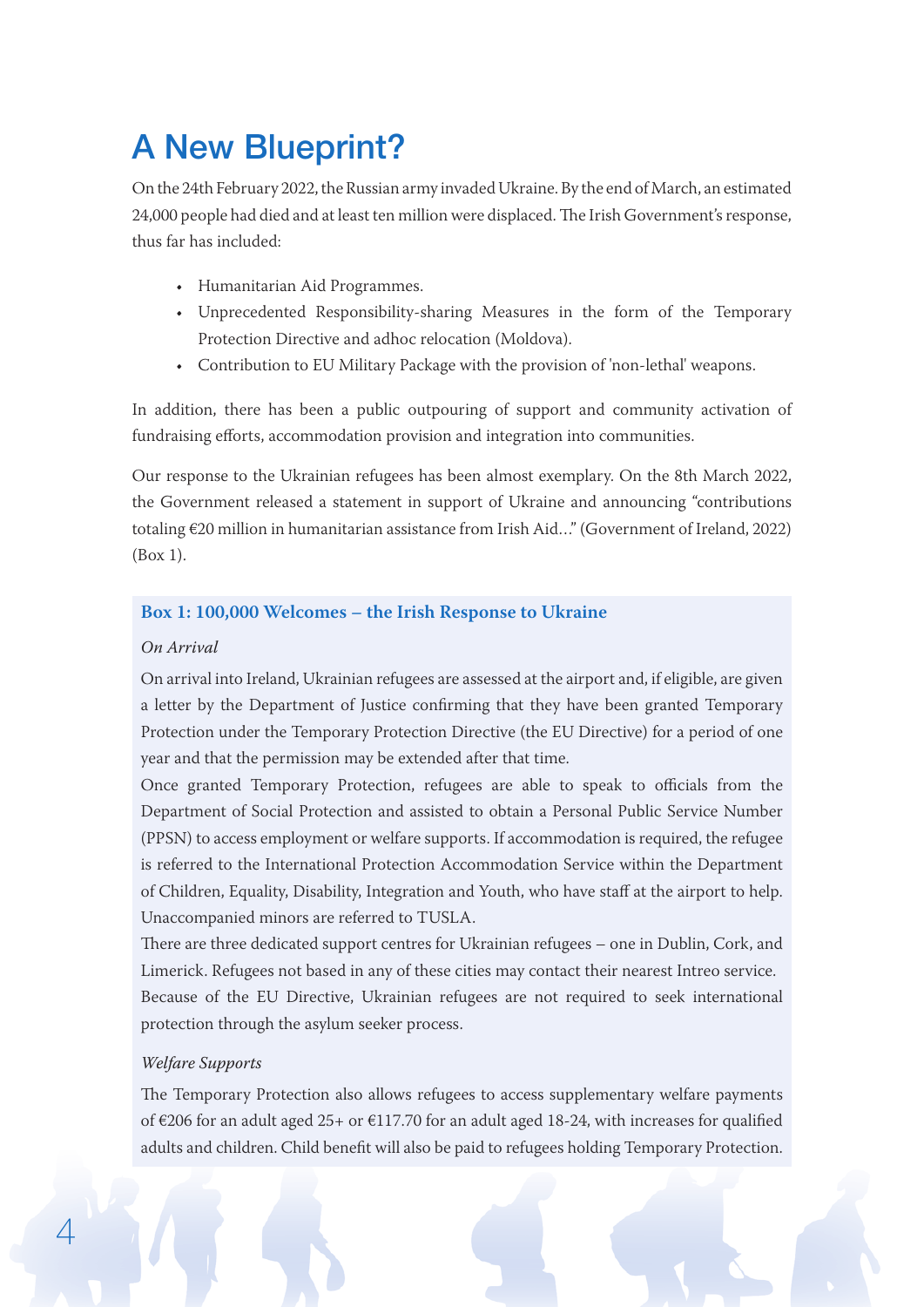#### *Labour Supports*

Refugees who are able to work can seek employment, self-employment or training as soon as they receive Temporary Protection. There is no wait period and vocational opportunities are offered through Intreo centres and JobsIreland.

#### *Educational Supports*

The Early Childhood Care and Education (ECCE) scheme and National Childcare Scheme (NCS) are also available. Children of school-going age can access places in primary and secondary schools, school transport and English language training is available to adults and children.

Access to Further Education and Training (FET) and Higher Education are also offering places and supports for Ukrainian refugees who may wish to access education.

#### *Healthcare*

Public healthcare services are also available and a medical card will be provided for adults and child dependents. Mental health services for psychological stress and PTSD, as well as other mental health needs, will also be provided. People with urgent or chronic conditions can also avail of medical interventions on notification to the health authorities.

#### (extracted from the Government website www.gov.ie.)

All of this is, of course, good news. Th is "human rights fi rst" approach should be the blueprint for a reshaping of Ireland's International Protection system. Th is is an appropriate response to a humanitarian crisis, the Government, and the Irish public, should be commended for this.

#### However, it is not without its flaws.

Within the Irish response is a heavy reliance on the community and voluntary sector to provide supports such as coordination of accommodation, teaching English, supporting family placements and so on. It was the community and voluntary sector who amplifi ed safeguarding concerns relating to unaccompanied minors, leading Government to put the relevant protections in place. Th e voluntary sector continues to highlight these concerns in respect of accommodation placements that are arranged privately between a Ukrainian family and an Irish host, in recognition of the imbalance of power within that relationship and the capacity for human rights abuses and gender-based violence. Th is is a role the community and voluntary sector willingly plays notwithstanding a lack of fi nancial and structural supports from the State and the fact that Government has yet to fully restore cuts to the sector made in the wake of the 2008 crash.

There is also the risk that this crisis is being seen as a temporary problem, with reports of temporary housing being needed for "up to three years" (Horgan-Jones, Bray, McGee, O'Leary, & Scally, 2022) and that, once the war is over, Ukrainian migrants will return to their own country and rebuild their lives. In Poland and Moldova, local civil society organisations are already reporting "tiredness" by the hosting communities, and a change of paradigm from the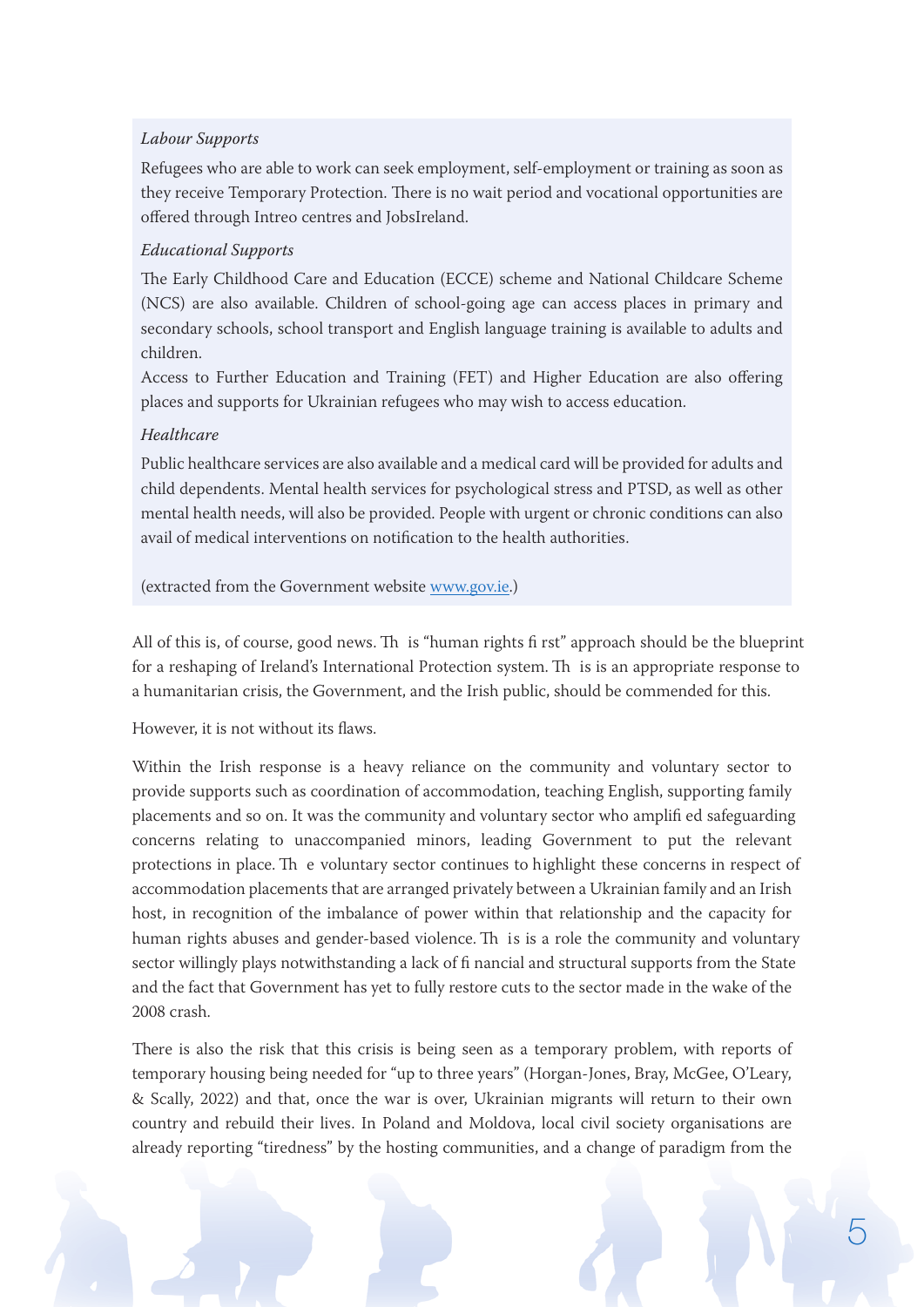Ukrainians being "deserving refugees" to "migrants", who receive support that is not available to locals.

This attitude risks escalating tensions and increasing discrimination between communities. Indeed Article 4 of the EU Directive provides that Temporary Protection will be granted for a period of one year, which may be extended by periods of 6 months up to an additional year. If the reason for the temporary protection persists – in this case the Russian invasion – the Council may extend the protection by up to one more year. However, there is no clarity as to what pathways to protection will be available if the key driver of displacement endures beyond this point.

Notwithstanding these pitfalls, the current response is a marked improvement on existing systems. The question is, why haven't we done this before?

## Not all equal

Under the EU Directive, Temporary Protection is afforded to Ukrainian nationals and their family members and anyone provided with international protection in Ukraine prior to the 24th February 2022 (Council of the European Union, 2022). For its part, Ireland is also granting Temporary Protection to people who had been residing in Ukraine before 24 February 2022 with a permanent Ukrainian residence permit, who cannot safely return to their country of origin. This obviously raises the question of what happens to undocumented migrants residing in Ukraine? Article 7(1) of the EU Directive does allow Member States to extend protection to other categories of persons fleeing Ukraine in the same way as Ukrainian nationals.

What is most stark, however, is that the EU Directive was adopted in 2001 in response to conflict in Kosovo but only **triggered for the first time by the Council in response to the Ukrainian situation in 2022** (European Commission, 2022). In recent years, despite the fact that scale was the distinguishing feature of the 2015 EU Refugee Crisis and that the asylum systems of countries at the borders of Europe were hopelessly inadequate, the EU still only had recourse to alternative emergency response mechanisms, i.e. relocation and resettlement schemes. **It has taken 21 years for EU Member States to respond to forced displacement with such urgency.**

Meanwhile, over 8,500 men, women and children were living in the Direct Provision system at the beginning of 2022 (O'Gorman, 2022). While the White Paper on Ending Direct Provision commits the Government to replacing the system by December 2024 (Department of Children, Equality, Disability, Integration and Youth, 2021), the reality is that this figure includes approximately 2,000 individuals who were living in Emergency Accommodation or Pre-Reception centres (O'Gorman, 2022). Despite the consensus in Ireland that Direct Provision, as we know it, is no longer fit for purpose, the apparently intractable national housing crisis continues to pose significant challenges to the State in accommodating newly arrived protection applicants.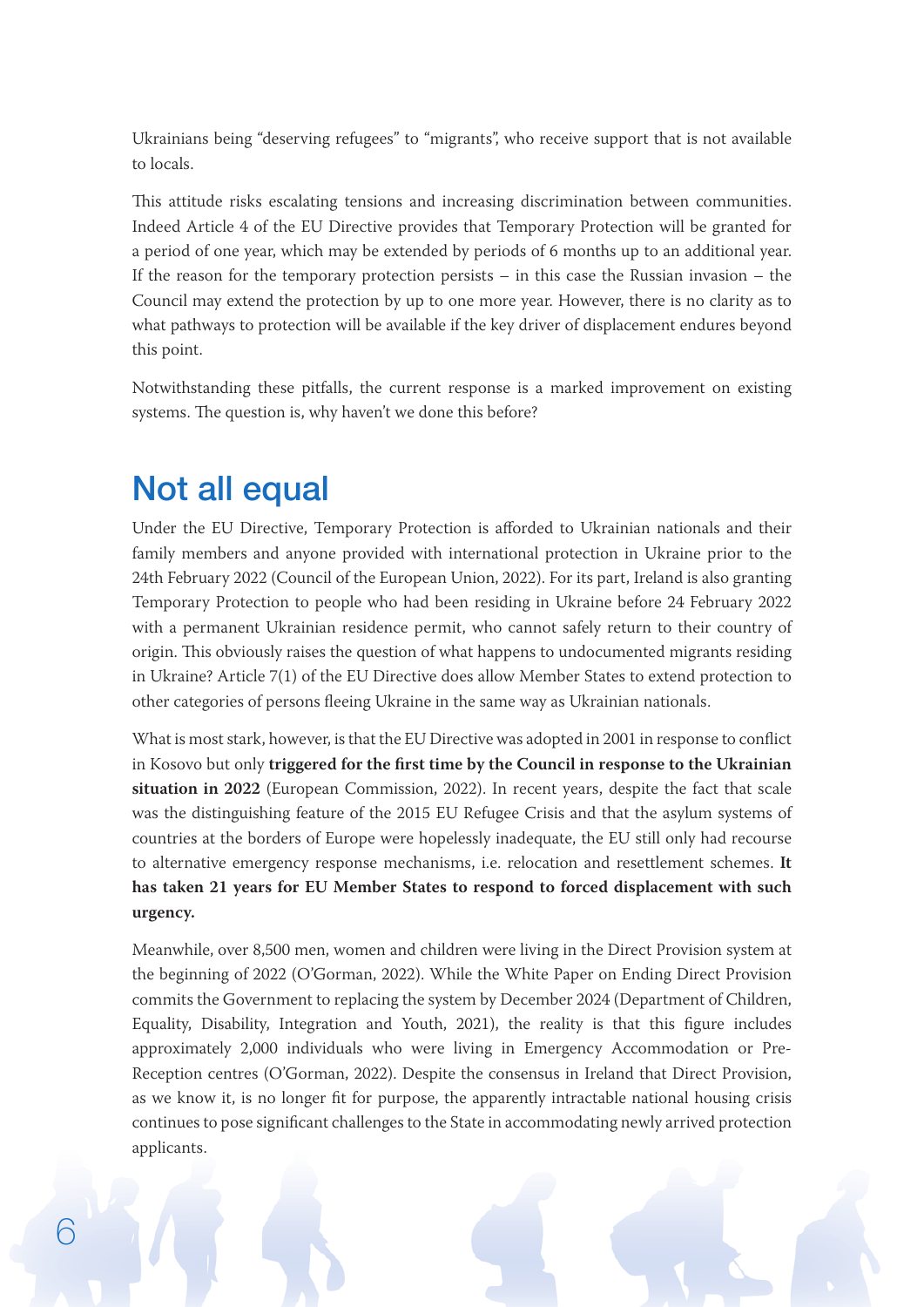Unlike much of the commentary and reports of refugee crises in other countries, the dominant narrative surrounding Ukrainian refugees is not about who should take responsibility for accommodating these people, but rather how can we accommodate them as quickly and as safely as possible. Yet, there remains very little focus on the questions of what causes these problems or who is gaining from all this human misery.

This notwistanding, the Irish response to this particular crisis has been in stark contrast to our response to the citizens of other war-torn countries, or situations where people have to flee due to authoritarian persecution because of who they are. A two-tiered system already existed in the treatment of asylum seekers arriving in Ireland and those relocated/ resettled through EU programmes. However, those living in Direct Provision, and in particular the men, women and children currently accommodated in Emergency Accommodation and Pre-Reception centres must look at the unprecedented response by the State and Irish public and wonder "what's the difference?". Indeed, this is a good question for policymakers to ask themselves. Why has our response to the Ukrainian crisis been so different to our response to the Syrian crisis, or recent crises in Afghanistan, Palestine, Yemen or any other war-torn country or to other examples of persecution?

Do we have a category 'deserving refugee' and another category 'undeserving refugee', and, if we do, how do we distinguish between them?

Wars, disasters, discrimination and other climate events are rising globally, often with the complicity of world leaders who fail to take action. Where was their protection? Where is it now? And why are sanctions appropriate to Russia, but not to other countries committing similar atrocities?

#### Box 2: The Global Framework for Migration – A Snapshot

In terms of international displacement, the EU Directive is not the only international protection instrument of course. There are plenty at our disposal. The 1951 UN Convention relating to the status of Refugees is the core international framework for providing protection to persons fleeing serious harm and human rights abuses. This sets out the definition of a refugee as someone who has a well-founded fear of being persecuted for reasons of race, religion, nationality, membership of a particular social group or political opinion. This reflects many of the causes of displacement from the Second World War and, while it remains the cornerstone of refugee protection, it perhaps does not reflect the drivers of displacement to the same extent today as it did in 1951. Supplementing the global 1951 Convention are a range of regional agreements that were developed over the course of the last 50 years.

Another key trend over the past 30 years has been the increasing recognition and quantification of internal displacement. When people are displaced internally within the borders of their own state, this raises different challenges, both from a legal and a political perspective, because if an individual is still within the territory that their government controls and that government has the primary responsibility to ensure their protection, then what's the role of the international community? Ukraine provides a stark example of the challenges of supporting a state which

7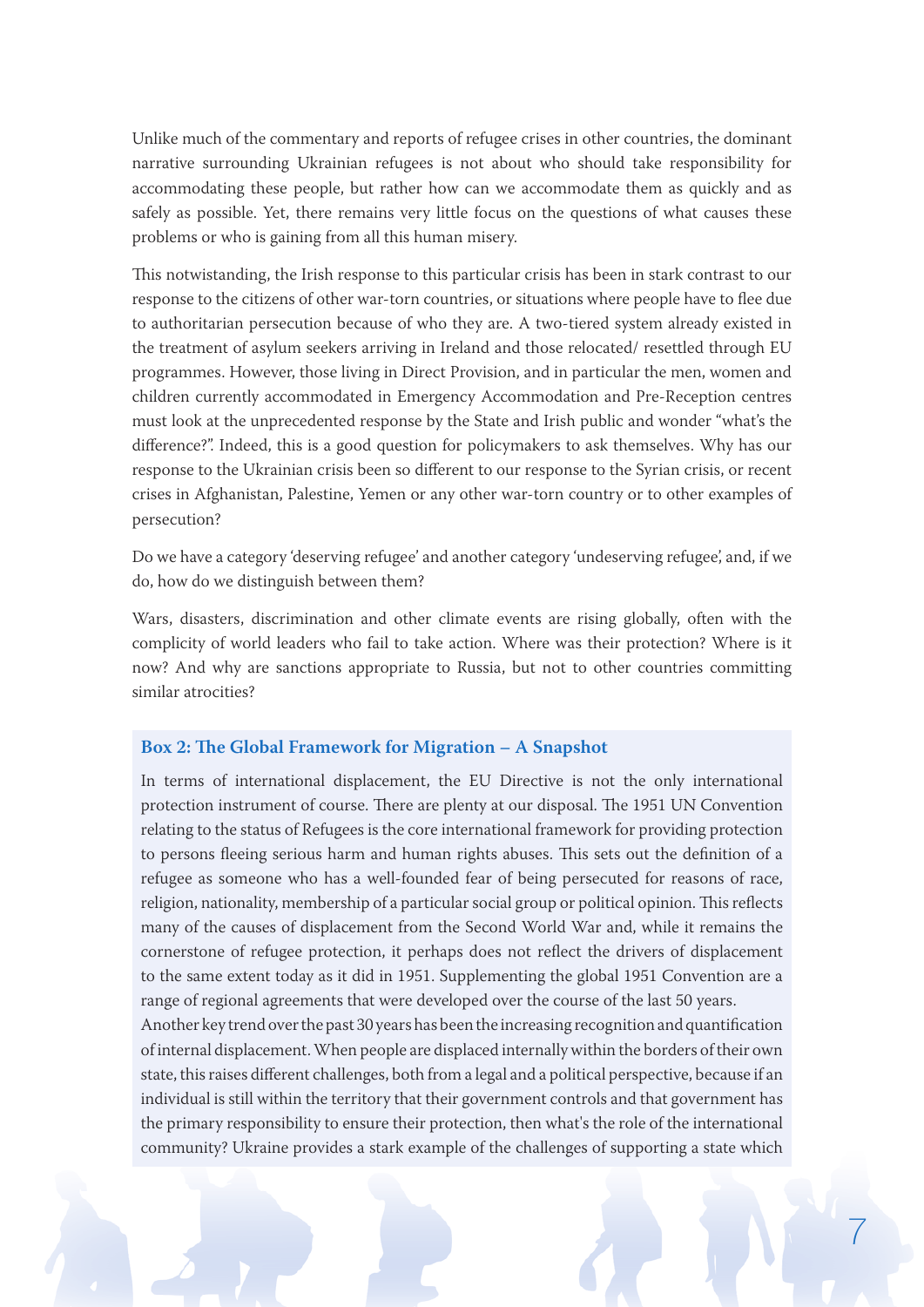faces massive internal displacement. The UN International Organization for Migration has reported that since the Russian invasion on 24th February 2022, over 7.7 million people have been internally displaced inside Ukraine (International Organization for Migration, 2022). This is in addition to over 5.7 million people from Ukraine fleeing across international borders as refugees (UNHCR, 2022). The need to balance the rights and responsibilities of the affected state and the international community in the context of internal displacement led to the development of the UN Guiding Principles in Internal Displacement in 1998. These provide an important framework for protection, but 'guiding principles' are not binding international law. It is up to each state to determine whether or not to adopt the guiding principles into their own domestic law and policy.

Considering the diversity of potentially applicable legal instruments, our migration policy needs to clearly and honestly articulate how the State will interpret such international obligations and utilize and support such international mechanisms. Moreover, it should aim do so expansively rather than narrowly.

### Crises at home and abroad

Since the 2008 financial crash there has been a dawning and widespread recognition that our economy and society, both here in Ireland and more broadly, must change to become more equal, more just, more caring and more sustainable if we are to meet the needs of the people and the challenges of the future. This requires some fundamental transitions in how we organise ourselves: an energy transition, to rapidly remove our dependence on fossil fuels and eliminate our greenhouse gas emissions; a political-economic transition, to use more diverse and effective mechanisms to organise consumption, production and exchange; and a social transition, to create a society which can and will meet the needs of all the people, including those who come here fleeing war, oppression and climate catastrophe, a just and caring society that values people and planet and addresses multiple inequalities most bluntly felt in the Global South, and particularly by women and young people. These are extremely challenging transitions with generational impacts.

Beyond the immediate challenges faced by Ukrainian people forcibly displaced, the wider geopolitical impacts of the crisis – the dependency on Russian fossil fuel production and resultant risks, together with risks to food security – will be felt globally into the future, and disproportionately impact those who can least absorb them.

We need to focus on the wellbeing and care of all. The legitimate expectations of people living in Ireland are not being met. This is most obvious in areas such as housing and homelessness, a two-tier healthcare system, the deepening rural-urban divide, and high levels of poverty and social exclusion, especially among children.

These are all areas that must be grappled with *in addition to* our response to the Ukrainian crisis. The Government's response detailed above is very laudable, however we must ask how we can ensure the delivery of an appropriate response, including accommodation; healthcare;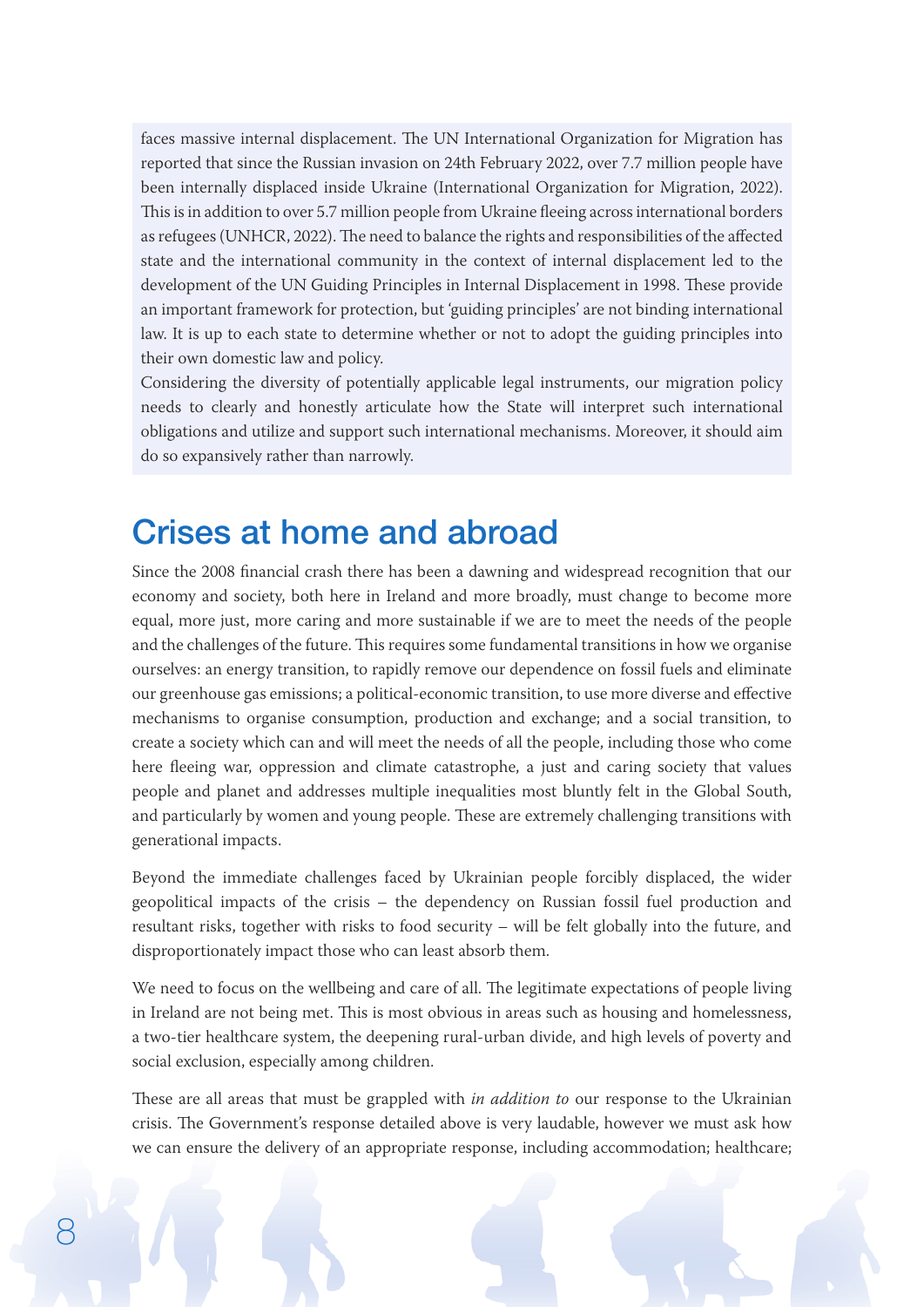childcare; meaningful work; and income; when these are the very areas with which we struggle. How do we contend with the very real risk of putting different vulnerable groups, both local and migrant, in competition for scarce State resources?

## What role does Ireland want to play?

Coinciding with our 100,000 welcomes is the call to increase Ireland's military spending by political leaders and commentators and the call for a debate on our neutrality as inevitable. The report of the Commission on the Defence Forces, published in February 2022, sought an increase from €1bn per annum current expenditure, to between €1.5 billion and €3 billion depending on the "Level of Ambition", ranging from enhanced capabilities identifying priority gaps and providing greater supports in the areas of peace keeping, crisis management and humanitarian aid, to conventional capability, being a full-scale defence force on par with similar sized European countries (Commission on the Defence Forces, 2022). Debate on the necessary scale of Ireland's defence forces has coincided with political actors suggesting that a review of our neutrality is inevitable and urgent in response to Ukraine. This raises a fundamental question - are we a peace-keeping nation, protecting our neutrality and responding to humanitarian crises, or have we ceded our neutrality, requiring a fully militarised defence force? Is this inevitable? Or can we be a different type of actor?

We need to ask ourselves - what is the strategic purpose of our military and our policy of neutrality?

- If strategy is about maximizing our resources to achieve our goals, then surely we must ask how to maximise our resources in terms of diplomacy and military in order to secure our defense?
- What, therefore, are the threats we face in the short-to-medium term and the longterm? If the threats we face in the short-to-medium term are likely asymmetrical and involve hybrid warfare, then does giving up neutrality benefit us?
- If our long-term threats come in the form of reduced international security, then does neutrality in fact confer an advantage on us in terms of the diplomacy necessary to challenge such emerging insecurity?

Ireland's neutrality is its strength. We believe that Ireland should use its position in international fora to highlight the root causes of forced displacement of peoples. The ruinous production, sale and easy access to arms and the implements of torture must be challenged. Ireland has been a global leader on disarmament, human rights, women, peace and security and diplomacy based on these values. The Global North has a responsibility to challenge damaging and aggressive policies as it proceeds to effect resources-extractivism while putting up obstacles to those fleeing persecution. Ireland can show leadership in challenging policies and practices that undermine access to protection for asylum seekers in Europe and at its borders, and seek to reverse the fortress Europe mentality. We should also take a leadership role in assisting the Least Developed Countries in mitigation programmes to address climate change.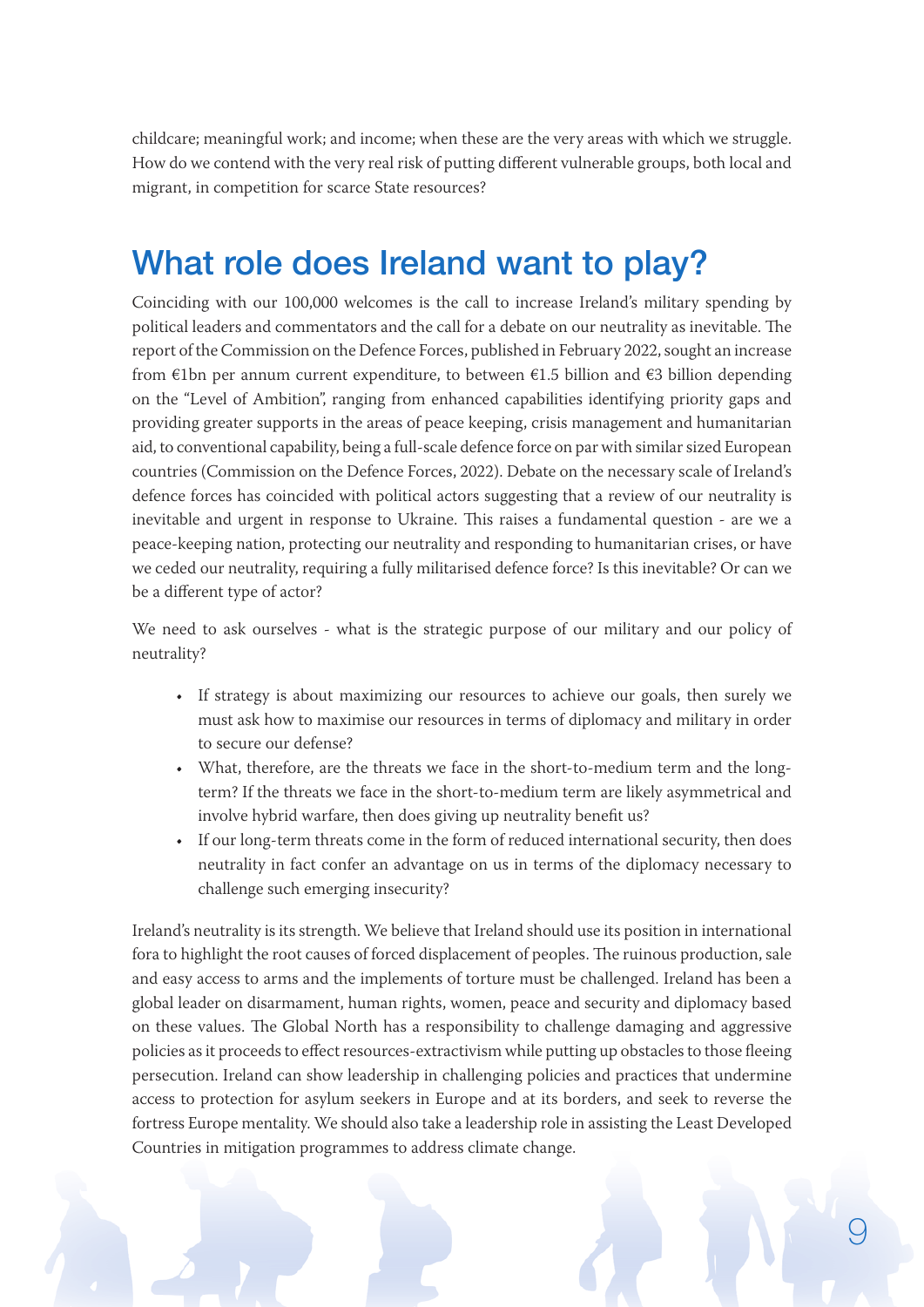## **Recommendations**

The consequences of Russia's invasion of Ukraine are with us already as an unprecedented number of refugees arrive in Ireland. Government has been unequivocal in its response and the people of Ireland have reacted with generosity and hospitality in welcoming them into the country and working to provide the services, accommodation and supports they need.

There are five key recommendations that must now be addressed:

- 1. Most of the current response is understandably short-term. However, the long-term implications, especially with respect to sufficient housing supply, need to be addressed as a matter of urgency as many of these refugees may not be in a position to return to Ukraine for years.
- 2. Most of the needs of Ukrainians are very similar to those on which Irish society is already facing major challenges e.g. housing, healthcare, education, public transport, employment and childcare. Government must invest in infrastructure and services which benefit all, and encourage awareness-raising among hosting communities, including at educational level.
- 3. The implications of the gendered nature of this forced migration also needs to be addressed – most of those arriving are women and children. This cohort has unique and specific needs that must be addressed to facilitate their integration in Ireland, including the provision of appropriate accommodation that both meets their needs and complies with safeguarding legislation for children and vulnerable adults.
- 4. There is a moral imperative to respond to the needs of forcibly displaced persons in Ireland in an equal, fair and consistent manner, irrespective of their pathway to protection. The significant challenges to implementation of The White Paper on Ending Direct Provision and the Day Report that have emerged will be exacerbated as a result of the conflict in Ukraine.
- 5. Finally, how all of this is to be financed is a question that requires an urgent answer as, while it will cost a great deal of money, this is necessary spending in unprecedented times. Government must borrow to deliver the necessary infrastructure and supports, taking a "war-time" approach to servicing the debt.

We need real social dialogue, engaging all stakeholders, to address the first four of these. We make these initial additional comments on the fifth challenge. We believe that significant additional Government expenditure, financed in the short-term by the issuance of debt rather than additional taxation, is going to be required in the period ahead if this challenge is to be met. This borrowing may be structured in an affordable way and is the correct thing to do for the future if Ireland is going to address the Ukrainian challenge in a coherent and adequate manner, but it is not without risk.

Ireland should engage with the EU Commission to ensure they are willing to show further flexibility and suspend the fiscal rules and ensure they are willing to support this correct response to the Ukrainian crisis and resultant forced displacement. This does not mean that we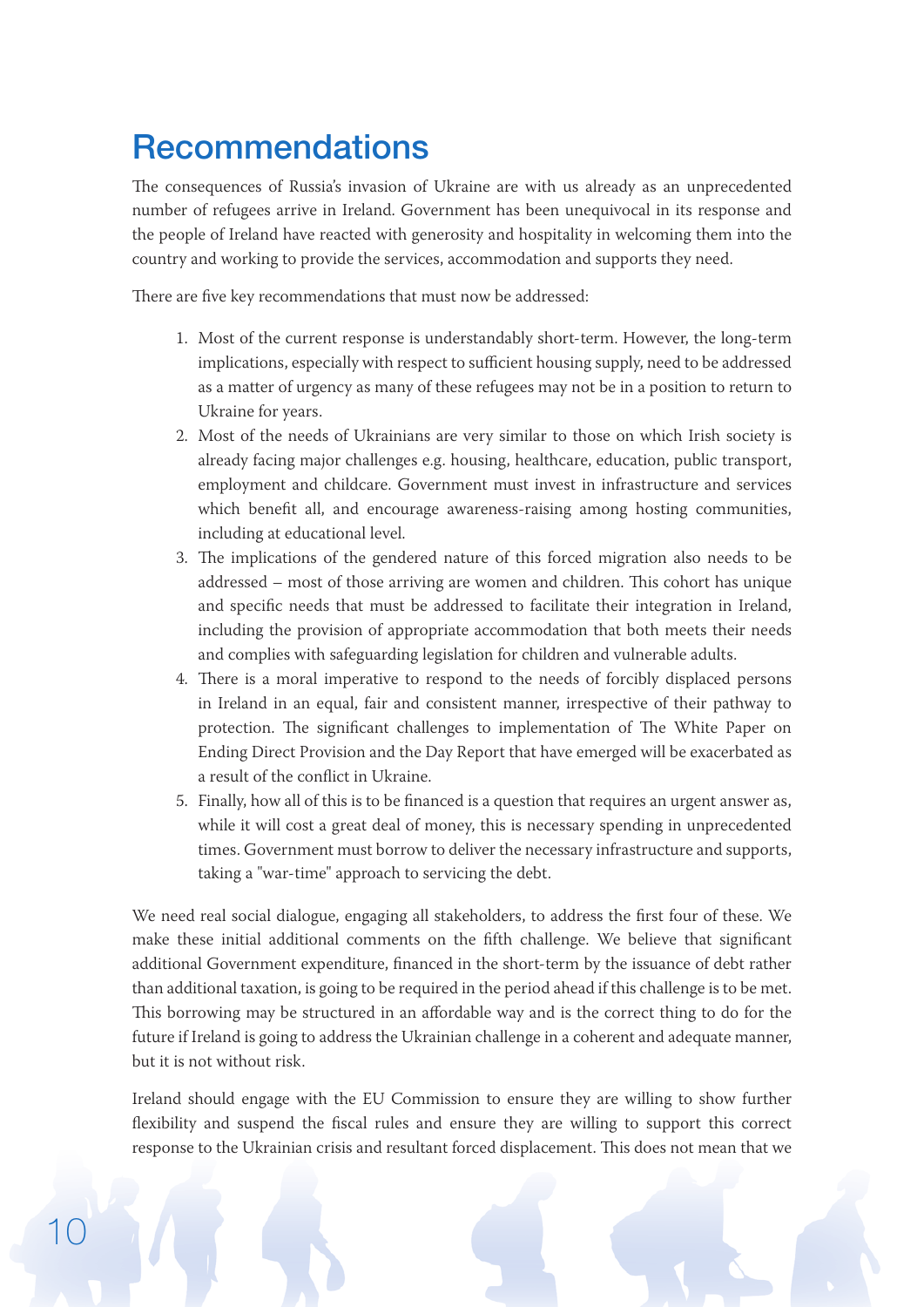borrow over the long-term to avoid broadening the tax base and increasing the total tax-take. We need to do both, but not simply to reduce the deficit or the debt. There is a pressing need to refocus on preparing Ireland for a post-Ukrainian crisis world. The State should begin to plan now for the additional tax measures necessary, over the long-term, to finance universal services and income supports for all the people in Ireland.

Much as the pandemic demonstrated what could be done with sufficient political will, is there a lesson to be learned in respect of our response to refugees and the forcibly displaced arriving from Ukraine? If it is best practice to provide immediate supports for Ukrainians fleeing conflict, then it is best practice for others in similar situations, such as we have seen in Syria and Afghanistan in the recent past. This should provide the blueprint for Ireland's asylum policy.

## **References**

- Commission on the Defence Forces. (2022). *Report of the Commission on the Defence Forces.* Dublin: Stationery Press.
- Council of the European Union. (2022, March 4). Council Implementing Decision (EU) 2022/382 of 4 March 2022. *establishing the existence of a mass influx of displaced persons from Ukraine within the meaning of Article 5 of Directive 2001/55/EC, and having the effect of introducing temporary protection*. Brussels: Eurlex.
- Department of Children, Equality, Disability, Integration and Youth. (2021). *White Paper on Ending Direct Provision.* Dublin: Stationery Press.
- European Commission. (2022). Retrieved from www.ec.europa.eu: https://ec.europa.eu/ home-affairs/policies/migration-and-asylum/common-european-asylum-system/ temporary-protection\_en
- Government of Ireland. (2022, March 08). *Government Statement: Ukraine National Responses*. Retrieved from www.gov.ie: https://www.gov.ie/en/press-release/60bfd-governmentstatement-re-ukraine-national-responses/#:~:text=Ireland%20has%20announced%20 contributions%20totalling,in%20responding%20to%20the%20crisis.
- Horgan-Jones, J., Bray, J., McGee, H., O'Leary, N., & Scally, D. (2022). *Temporary housing for Ukrainian refugees may be needed for up to three years.* Dublin: Irish Times.
- International Organization for Migration. (2022). *One in Six People Internally Displaced in Ukraine.* Switzerland: International Organization for Migration. Retrieved from https://www.iom.int/news/one-six-people-internally-displaced-ukraine
- O'Gorman, R. (2022, February 3). Direct Provision System. *Dáil Éireann Debate, Written answers (Question to Children), Question 341*. Dublin. Retrieved from https://www. oireachtas.ie/en/debates/question/2022-02-03/341/
- UNHCR. (2022). *Operational Data Portal*. Retrieved from Ukraine Refugee Situation: https:// data2.unhcr.org/en/situations/ukraine

11